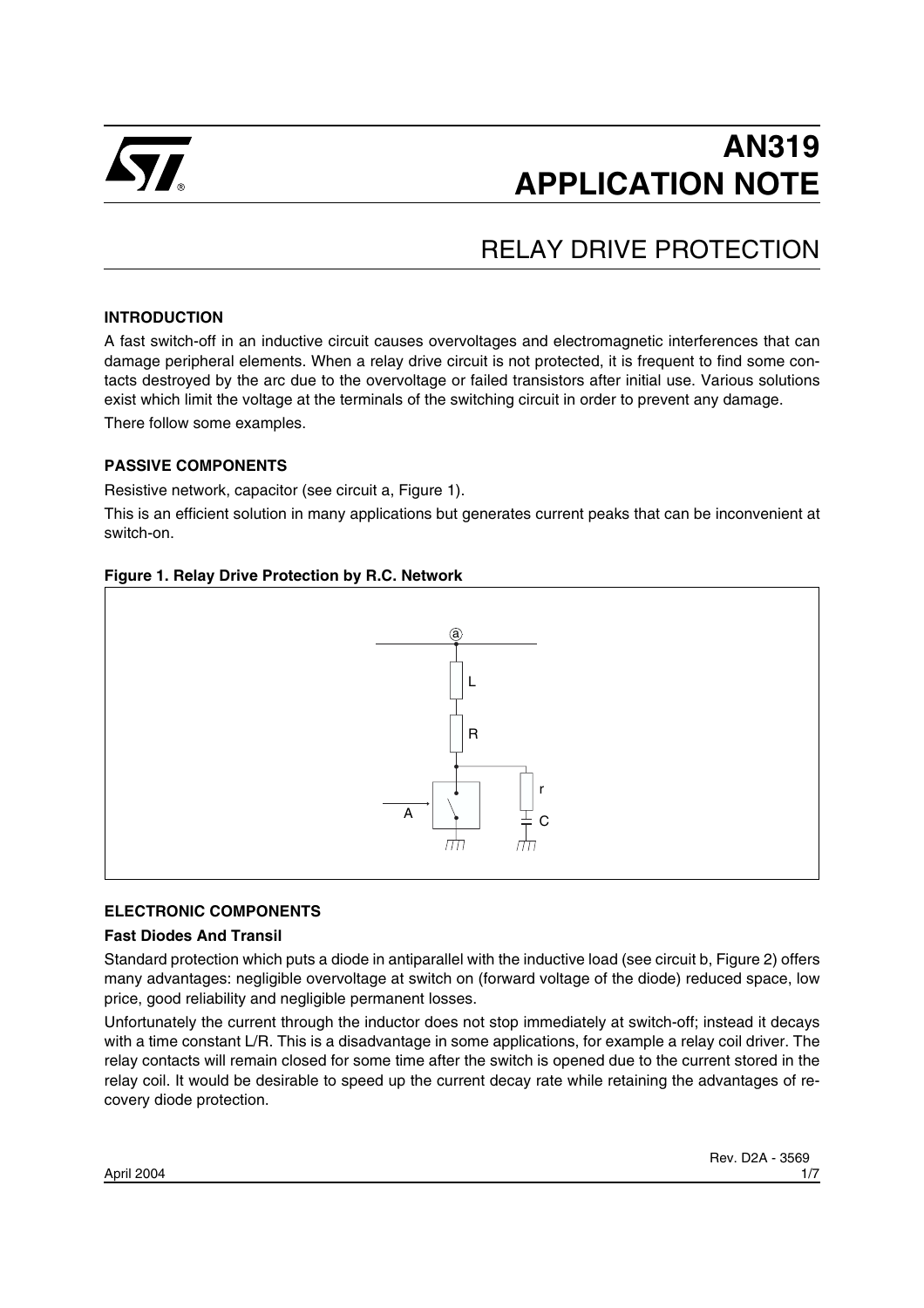## **AN319 APPLICATION NOTE**

A solution is shown in Figure 2, circuit c, in which a Transil diode is put in series with the recovery device. A much higher voltage is developed across the diode-Transil combination than across a single diode, thus accelerating the current decay.

#### **Figure 2. Relay Drive Protection**



Note: (b) Recovery Diode.

(c) Diode and Transil.

#### **Transil**

The Transil is an avalanche diode specially designed to clamp overvoltages and dissipate power in impulsive mode. It also offers the possibility of considerable average power absorption. It is available in different cases covering a wide range of voltages (5 to 600V).

Moreover, all the necessary data to calculate power parameters and to carry out temperature evaluation (Zth, Rth, etc...) can be found in technical notes. So the Transil is perfectly suited to this application.

In the case of a steady state power supply we can consider three hypotheses:

**Circuit d (Figure 3).** This is an economic solution which requires a unidirectional Transil only, but the current released by the inductance goes through the power supply and may affect the ground points.

**Circuit c (Figure 2) and circuit e (Figure 3).** The inductive discharge current only goes through the LRD loop, thus is does not create disturbances in the ground points. This is a more expensive solution since two diodes or one bidirectional Transil are necessary. In the case of an alternating sinusoidal supply for low power, circuits e and f (Figure 3) are well suited to limit inductive overvoltages.

#### **Comparison of the Current Decay Time in the Inductive Load Between the Recovery Diode and the Transil Diode Schematics (see Figure 4)**

The ratio  $t_2/t_1$  represents the reduction in current decay time when a Transil is used.

$$
t_2/t_1 = \frac{1}{1 + 1, 4 \cdot V_{CL}/V_{CC}}
$$

 $\sqrt{1}$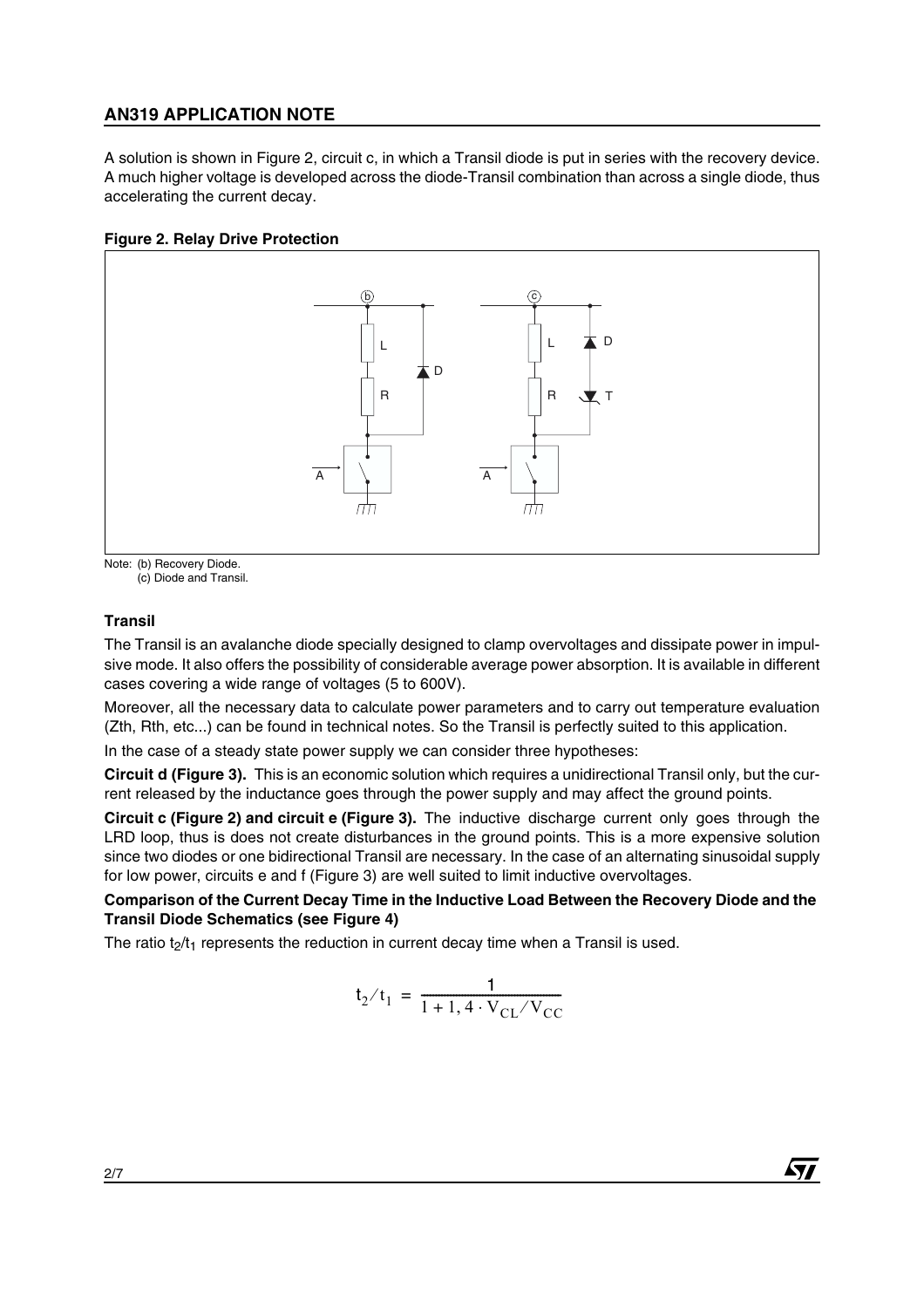#### **Figure 3. Relay Drive Protection**



Note: (d) Unidirectional Transil. (e) Bidirectional Transil.

(f) Bidirectional Transil.

V<sub>CL</sub> is the voltage (measured) at the terminals of the Transil when the load current goes through it.

If we take  $\sf{V}_{\sf CL}$  =  $\sf{V}_{\sf CC}$ , we limit the overvoltage to a reasonable value and thus period t $_2$  represents only 0.4 x t<sub>1</sub>. A correct choice of V<sub>CL</sub> will reduce t<sub>2</sub> to very low values and reach the mechanical limit given by the relay.





Note: (g) Recovery diode circuit: current slowly decreases to 0. (h) Transil circuit: current decreases rapidly (asymptote =  $-V_{CL}$ <sup>\*</sup> / R).

 $\sqrt{2}$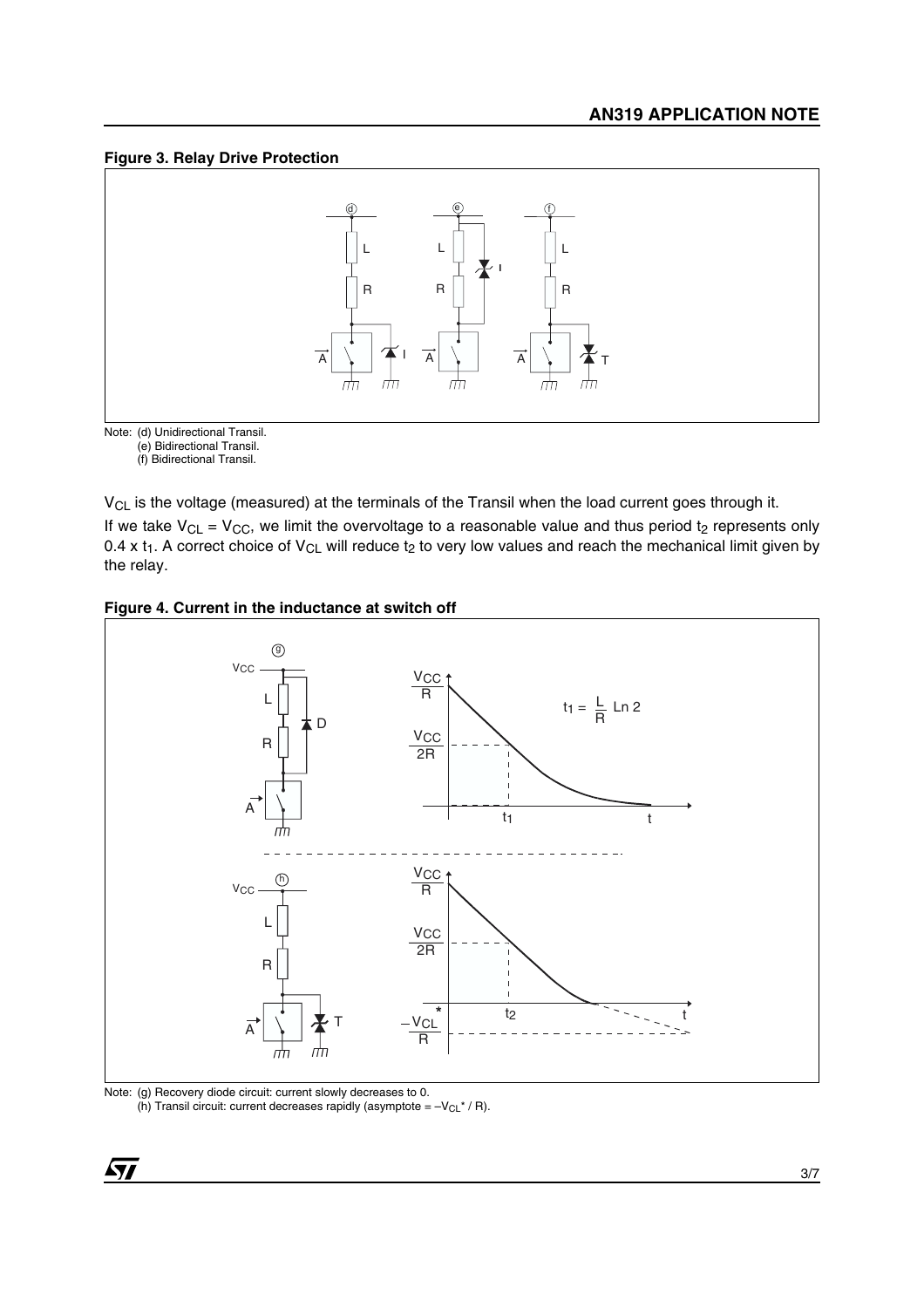### **AN319 APPLICATION NOTE**

#### **CONCLUSION**

The Transil is a must in relay drive circuits. It guarantees a reliable and efficient protection while reducing the delay between the coil drive turn-off and the contact release.

#### **EXAMPLE OF APPLICATION: CALCULATION AND CHOICE OF A TRANSIL**

We wish to protect the transistor in Figure 5 by a Transil whose clamping voltage must not under any circumstances exceed  $V_{\text{Cl}} = 85V$  The clamping voltage is given by:

$$
V_{CL} = V_{BR} + Rd IC
$$

In the case of repetitive overload, the current is small enough such that the Rd Ic term can be neglected. Thus  $V_{CL}$  approximates to:

$$
V_{CL} = V_{BR}
$$

The calculation is therefore simplified, and the Transil can be selected according to its thermal resistance.

#### **Mean Power Determination: PAV**

A rough value can be obtained by assuming that all the energy contained in the inductance is absorbed by the Transil.

This is true when  $V_{\rm BR} \gg V_{\rm CC}$ .

$$
P_{AV} = \frac{1}{2} \cdot LI^2 \cdot f = \frac{1}{2} \cdot 035 \cdot \left(\frac{12 + 24}{45}\right)^2 \cdot 50 = 09W
$$

#### **Stand Off Voltage Selection**

The supply voltage varies between 9.6V and 14.4V.

The stand off voltage of the diode  $V<sub>BM</sub>$  will be

therefore be greater than or equal to 14.4V.

#### **V<sub>CL</sub>** Determination

From the data sheets we can see that for a low

current,  $V_{CL} = V_{BR}$ .

#### **Tj Calculation**

$$
Tj = T_{amb} + P_{AV} \times R_{th} = 50 + 90 = 140
$$
°C  $< Tj$  max (150°C)

This value is consistent with the characteristics of the BZW04- 61B Transil (F 126 case) but the safety margin is somewhat low, so a device from the 1500 W series is preferable as a first choice.

$$
\{ 1.5 \text{ KE } 75 \text{CP } (\text{CB} - 429 \text{ case}): V_{BR} \text{ max} = 82.5 \text{V}, R_{th} = 75^{\circ} \text{C/W}, V_{RM} = 64.1 \text{V} > 14.4 \text{V}
$$

$$
T_j = 50 + 68 = 118^{\circ}C
$$
  $T_j$  max = 175°C

#### **Temperature Correction**

Voltage at 118°C is:

$$
V_{CL} (118^{\circ}C) = V_{CL} (25^{\circ}C) [1 + \alpha T (118 - 25)] = [1 + 10.5 \times 10^{-4} (93)] 82.5 = 90.5V
$$

57

This value is too high.

#### **Definitive Choice**

1.5 KE 68CP: VBR max = 74.8V, VRM = 58.1V > 14.4V VCL (118°C) = 1.098 x 74.8 = 82.5V

 $\Rightarrow$  1.5 KE 68CP is suitable.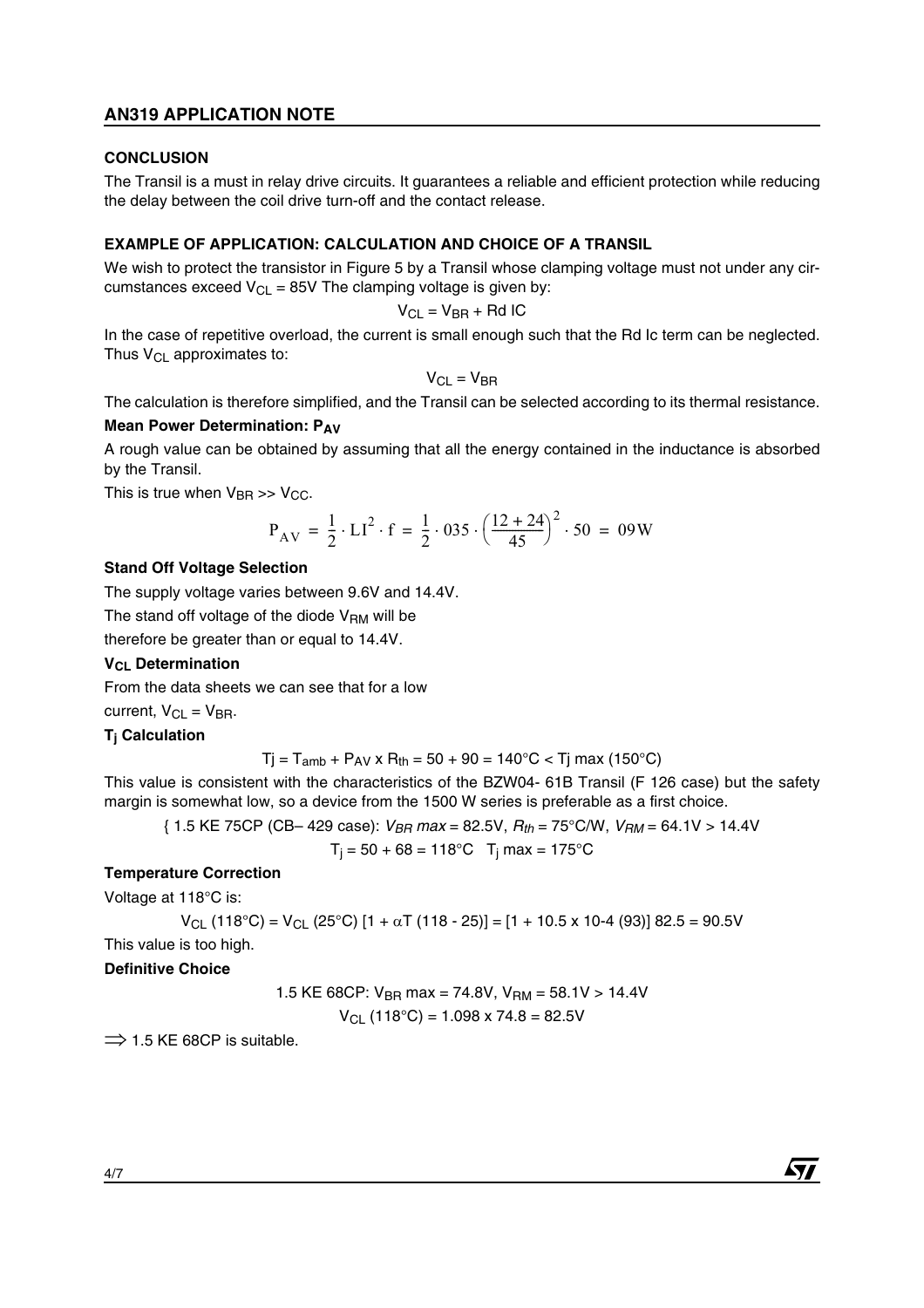



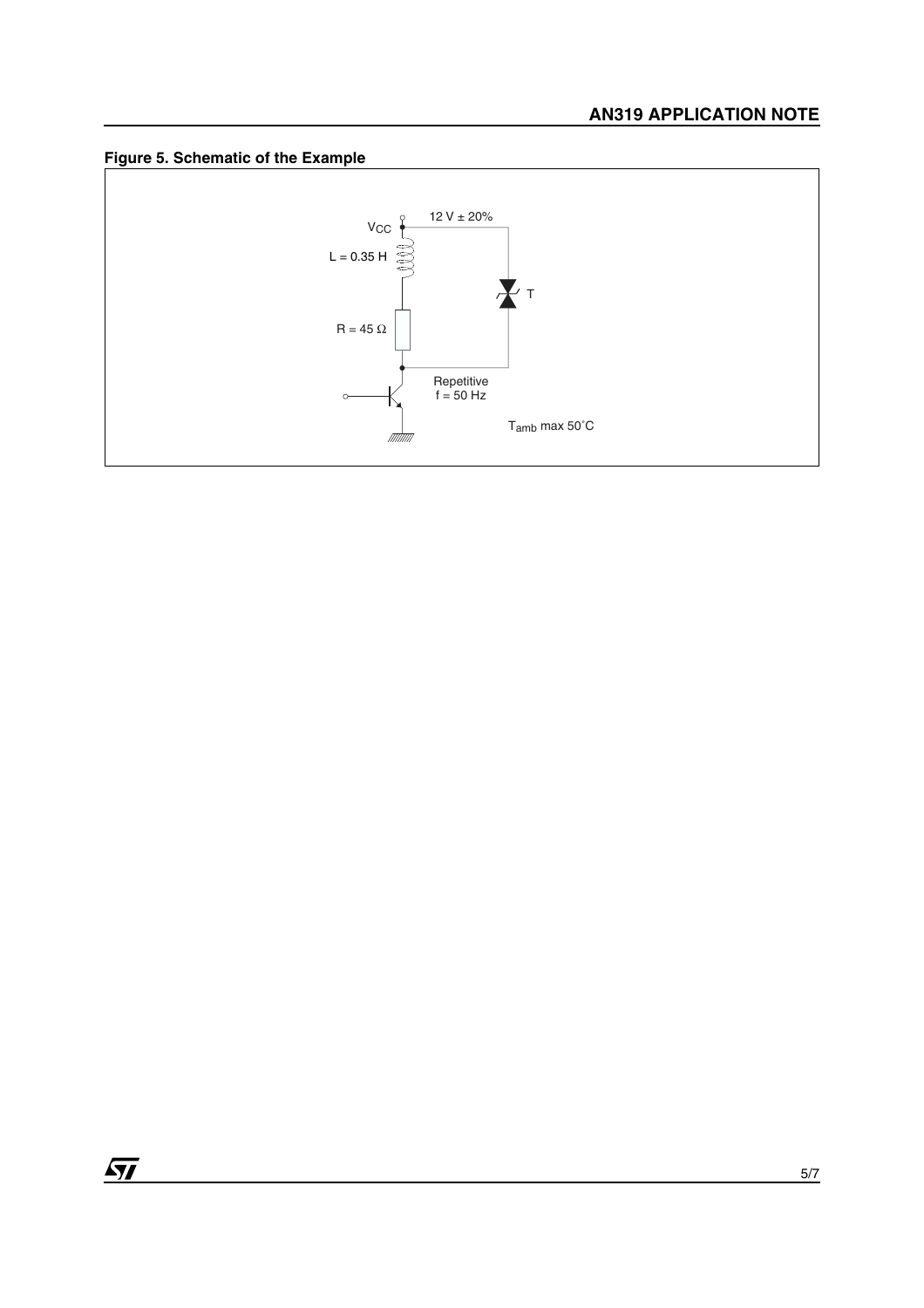## **AN319 APPLICATION NOTE**

#### **REVISION HISTORY**

## **Table 1. Revision History**

| Date        | <b>Revision</b> | <b>Description of Changes</b>         |
|-------------|-----------------|---------------------------------------|
| March-1993  |                 | <b>First Issue</b>                    |
| 16-Apr-2004 |                 | Stylesheet update. No content change. |